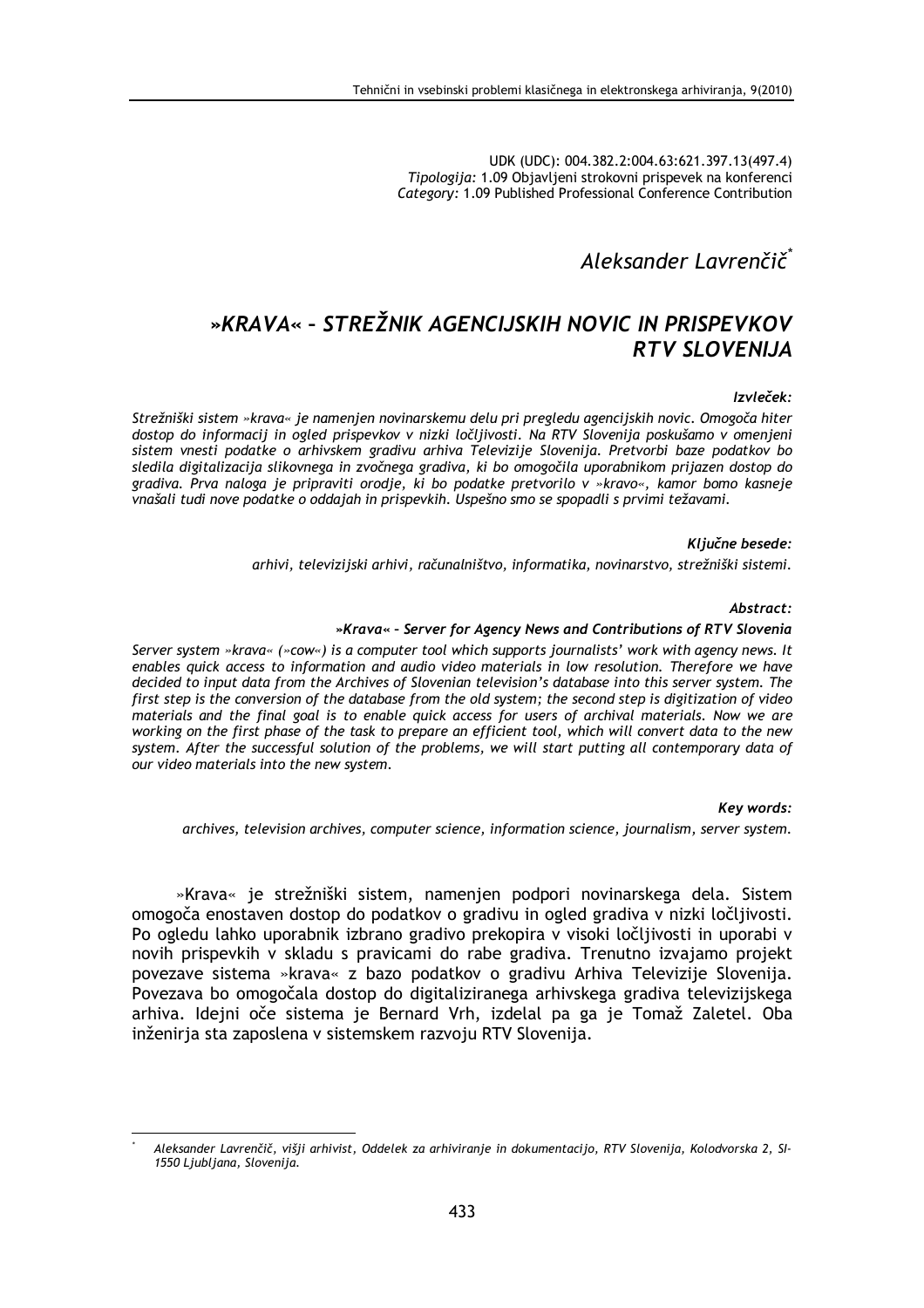#### OPIS DELOVANJA STREŽNIŠKEGA SISTEMA  $1.$

V aplikacijo »krava« se prijavimo z uporabniškim imenom in geslom, ki ga lahko shranimo v spomin računalnika. Že pri prvi prijavi lahko izkoristimo možnosti nastavitve osebnih nizov, ki omogočajo avtomatsko iskanje po priljubljenih temah. S pomočio logičnih funkcij, ki zadevajo booleansko algebro, lahko ustvarimo iskalni niz. Ker nas sistem vodi po agencijskih novicah v tujih jezikih, priporočamo ljubiteljem nogometa, da si sestavijo niz:

nogomet OR (ali) football OR (ali) fudbal OR (ali) Fußball OR calcio ...

Niz lahko dodatno omejimo z zahtevo po določeni agenciji, npr.:

AND (in) Reuters

ali pa

- (minus) (in ne) Reuters, če nas prispevki omenjene agencije ne zanimajo in jih hočemo izločiti.

Izdelovanje osebnih nizov za iskanje je zelo enostavno. Lahko jih ustvarimo več in jih razdelimo po pomembnosti posamezne teme za nas oziroma po pogostnosti uporabe. Posamezne mape lahko tudi zamenjamo, ko jih ne potrebujemo več, in jih nadomestimo z novimi v skladu s potrebami našega dela.

Novice in posnetke lahko iščemo s pomočjo enostavnega ali naprednega iskanja. Pri enostavnem iskanju je dovolj, da vnesemo vsaj tri znake, kliknemo na gumb za iskanje in izpiše se nam seznam zadetkov. V seznamu si lahko s klikom ogledamo besedilo novice, pri novicah, ki so opremljene z dodanim video zapisom, pa si lahko novico tudi ogledamo. Ogled opravimo v nizki ločljivosti, če pa želimo posamezen izsek uporabiti v svojem prispevku, ga prekopiramo v visoki ločljivosti. Sistem na ta način omogoča uporabnikom neposreden dostop do video gradiva.

Postopke uporabe gradiva pri klasičnem sistemu arhiviranja lahko razdelimo na naslednii način:

uporabnik - potreba po informaciji - naročilo - prevzem naročila - iskanje gradiva seznam zadetkov - priprava nosilcev zapisa - predogled - izposoja nosilcev gradiva iz arhiva - ogled gradiva - uporaba gradiva y novem prispevku (informacija o dogodku) -(na tem mestu lahko zaradi nepopolnosti gradiva ali informacije ponovimo celoten proces od začetka\*) - vračanje nosilcev gradiva v arhiv - vračanje gradiva v arhivske depoje

\* Opis procesa je zelo poenostavljen in ne vključuje delovnih operacij, ki so potrebne za pretvorbo zapisa z različnih nosilcev (filmski trakovi, magnetoskopski trakovi itd.) in, ki dodatno podaljšajo delovni proces.

Postopke pri uporabi strežniškega sistema krava pa lahko poenostavimo na štiri operacije:

## uporabnik - informacija - ogled - uporaba gradiva

Poleg skrajšanja delovnih procesov moramo pri strežniškem sistemu posebej izpostaviti varnost, saj delo v digitalnem okolju onemogoča poškodbe izvirnih nosilcev arhivskega gradiva v produkcijskem procesu, izgubo zapisa, poškodovanje zapisa, fizično poškodbo in izgubo nosilca.

Pri naprednem iskanju lahko iščemo strani, ki vsebujejo:

- vse besede
- vsaj eno od besed,
- $ki$  ne vsebujejo besed  $\qquad \qquad$

<u> 1989 - Johann John Stone, mars eta bat eta bat eta bat eta bat eta bat eta bat eta bat eta bat eta bat eta b</u>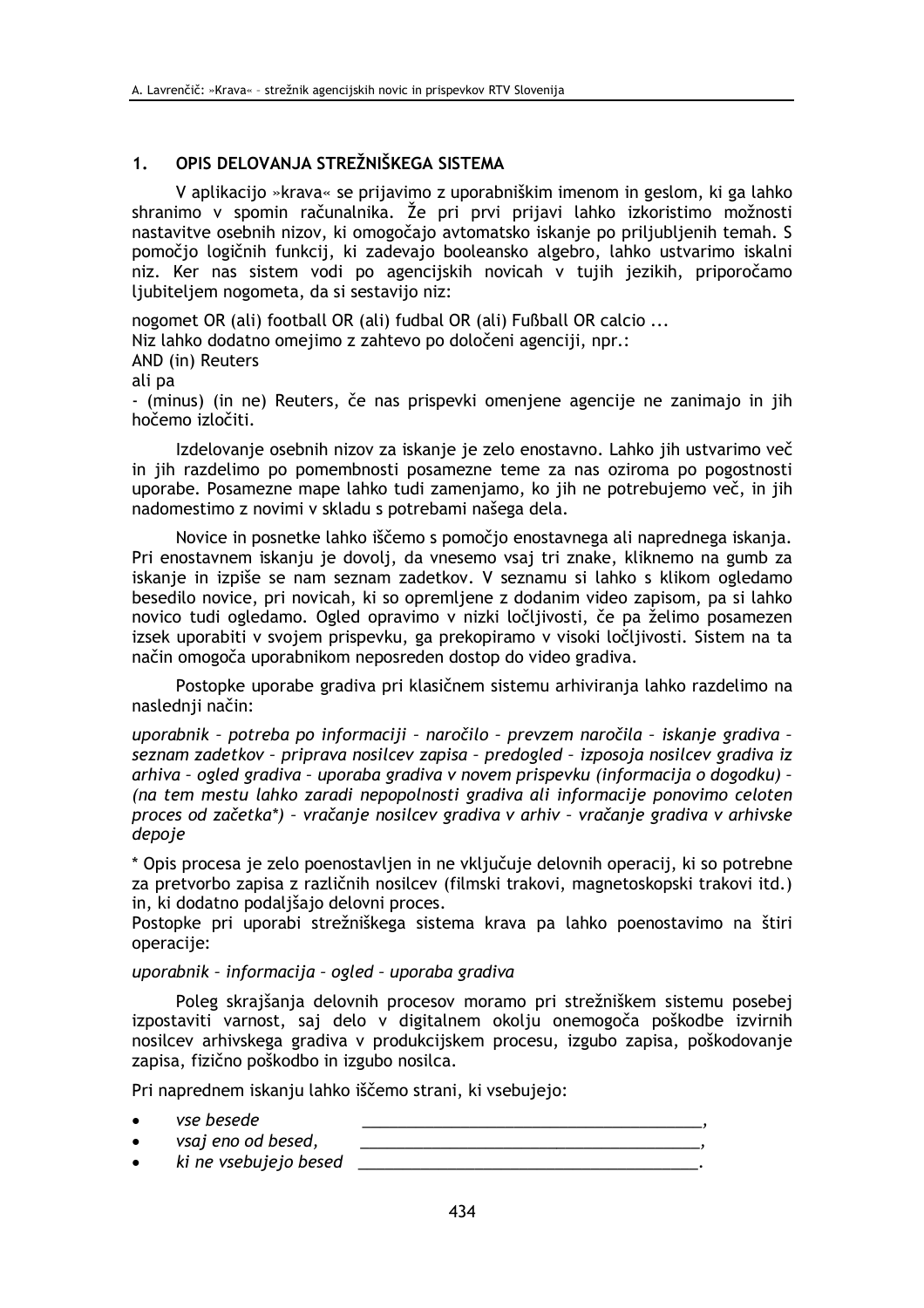Iskanje lahko omejimo tudi z datumom. Koledar ponuja možnost iskanja od začetka delovanja sistema do dneva, ko iščemo podatke - se pravi do današnjega dne, saj se podatki tekoče dodajajo.

Primer iskanja z dneva svetih treh kraljev: od 4.8. 2008 do 6.1. 2010.

Za vsakim datumskim poljem (dan, mesec, leto) se nahaja okence, ki nam omogoča nastavitev datuma s pomočio drsnika.

Sistem razvrsti zadetke na način, ki najprej izpiše datumsko novejše zadetke, lahko pa se odločimo med dvema možnostma razvrstitve zadetkov:

na začetek postavi \_ novejši \_ starejši

Dodatno lahko iskanje omejimo tudi s kliki na krogce pred vprašanji, kaj iščem?

 $Vse.$ 

 $_$  tip novic,

agencije.

Sistem vključuje naslednje agencije: STA, Reuters, EBU, APTN, Reuters video in prispevke dopisnikov RTV Slovenija. Omogoča izpis sto zadetkov na posamezno podstran. Iskanje po datumu je na dan svetih treh kraljev pokazalo 607 zadetkov samo v dopoldanskih urah, kar priča o izjemno hitrem in učinkovitem delovanju sistema krava.

Vrnimo se k dnevu svetih treh kraljev (6. 1. 2010). Na ta dan sem poskusil z iskalnim pojmom »krava«. V seznamu zadetkov je bilo več prispevkov Slovenske tiskovne agencije STA, najnovejši prispevek je bila vest o ovrženem sumu na BSE pri kravi iz okolice Ljubljane. Če si podrobno ogledamo seznam iskanj, ugotovimo, da se nam najprej izpiše datum vesti:

17. 11. 2009,

sledi logo agencije, čas objave prispevka na strežniku in naslov vesti:

STA 11:10:31 Ovržen sum na BSE pri kravi iz okolice Liubliane.

S klikom na povezavo (podčrtano besedilo) odpremo celotno besedilo novice. Besedilo vsebuje naslov, kraj in datum dogodka ter kratek povzetek besedila in celotno besedilo:

»Ovržen sum na BSE pri kravi iz okolice Ljubljane<sup>1</sup>

Ljubljana, 17. novembra (STA) - Potem ko je bil v začetku oktobra potrjen sum na deveti primer bolezni norih krav (BSE) v Sloveniji, so danes z Veterinarske uprave RS (Vurs) sporočili, da bolezen ni bila potriena. Vurs zato z današnjim dnem ukinja vse ukrepe na gospodarstvu v okolici Ljubljane, kjer je bil postavljen sum na BSE.

"Z izvedenimi potrditvenimi testi na BSE (bovina spongiformna encefalopatija), ki jih je opravil Centralni referenčni laboratorij v Veliki Britaniji, bolezen pri tri leta stari kravi črno-bele pasme ni bila potrjena," so poudarili na Vursu.

Nacionalni veterinarski inštitut je, kot je znano, 7. oktobra obvestil republiško veterinarsko upravo, da je bil s hitrim postmortalnim testom postavljen sum na BSE

STA0081 2009-11-17/11:00. Pridobljeno: 6. 1. 2010 s spletne strani http://krava2:10000/Archive/2009/1117/STA/1711\_go-0081go.html?UserID=5zmBzo5HwwhRxOdtYscgCxun96WwQXSg.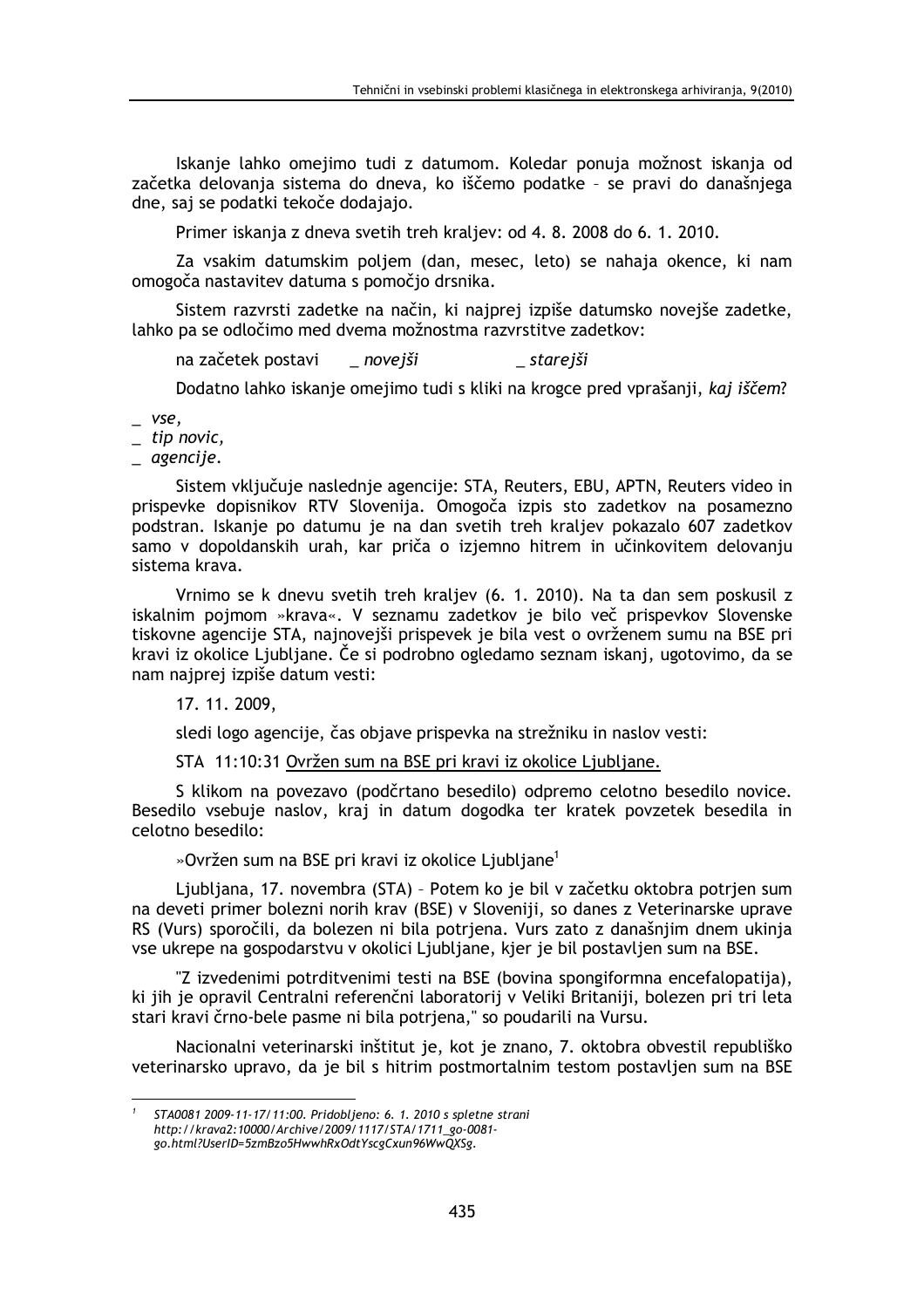pri tri leta stari kravi, rojeni v Sloveniji. Krava, rojena marca 2006 v okolici Ljubljane, je sicer poginila 25. septembra letos in je bila testirana na BSE v okviru rednega monitoringa.

Doslej je bil v Sloveniji BSE potrjen pri osmih kravah slovenskega izvora in eni uvoženi iz Nemčije.

STA0081 2009-11-17/11:00«

Ta dan sem iskal v bazi podatkov tudi po tuji besedi »cow«. Tokrat nisem izbral najnovejše novice ampak najzanimivejšo novico, opremljeno z videoposnetkom. Novica EBU nam predstavlja postrežbo kave v Marylandu na zanimiv način, ki privlači stranke. S klikom na naslov vesti odpremo besedilo novice, posebej pa imamo opisan tudi slikovni del in posamezne kadre. Iz besedila ugotovimo, da smo z iskalnim pojmom »cow« našli lepo dekle v kavbojski obleki. Zdaj si lahko novico in prelepo dekle tudi ogledamo na videoposnetku, videoposnetek pa lahko prekopiramo in naložimo na svoj računalnik:

 $*1 - 1 - 2010$ 

EBU 5:18:00 469866-JAVA SEXY SERVERS (1.30)<sup>2</sup>

STORY:

A seemingly innocuous coffee stand in Maryland has customers ?percolating?.

And it?s not all about the java they buy.

The owner of Java Divas has her servers (and herself for that matter) dress in sexy lingerie.

The plan is big hit with customers (particularly males)?who enjoy the eye candy outfits and innocent flirting with the scantily clad workers.

Workers say they rake in about one hundred dollars a day in tips from star struck patrons. The servers admit dressing in lingerie in winter can be challenging?but it comes with the turf.

SHOWS: Script: Pasadena, Maryland (Tuesday, 12-30-09) **Brandy Mc Million** Owner **MOS** Lauren Lucabaugh **Barista Stacy Connell** Customer Shot Sheet:

WS shack in gas station. Java Divas sign. CU man in sunglasses. Interior of store making coffee. Man watches the girls. Girl talks to man through window.

SOT, Mc Million "A lot of the men go, ?Whoa, what did I just find??

SOT, MOS ? Once it was snowing and I was wearing a bikini.?

Girl serves coffee. Two girls make coffee. Man takes picture of girl. SOT, Mc Million ?!?m not too naughty right now, I?m just fun and exciting nurse right now.?

EBU 2010-12-30. Pridobljeno: 6. 1. 2010 s spletne strani http://krava2:10000/Archive/2010/0101/EBU/469866java\_sexy\_servers.html?UserID=5zmBzo5HwwhRxOdtYscgCxun96WwQXSg.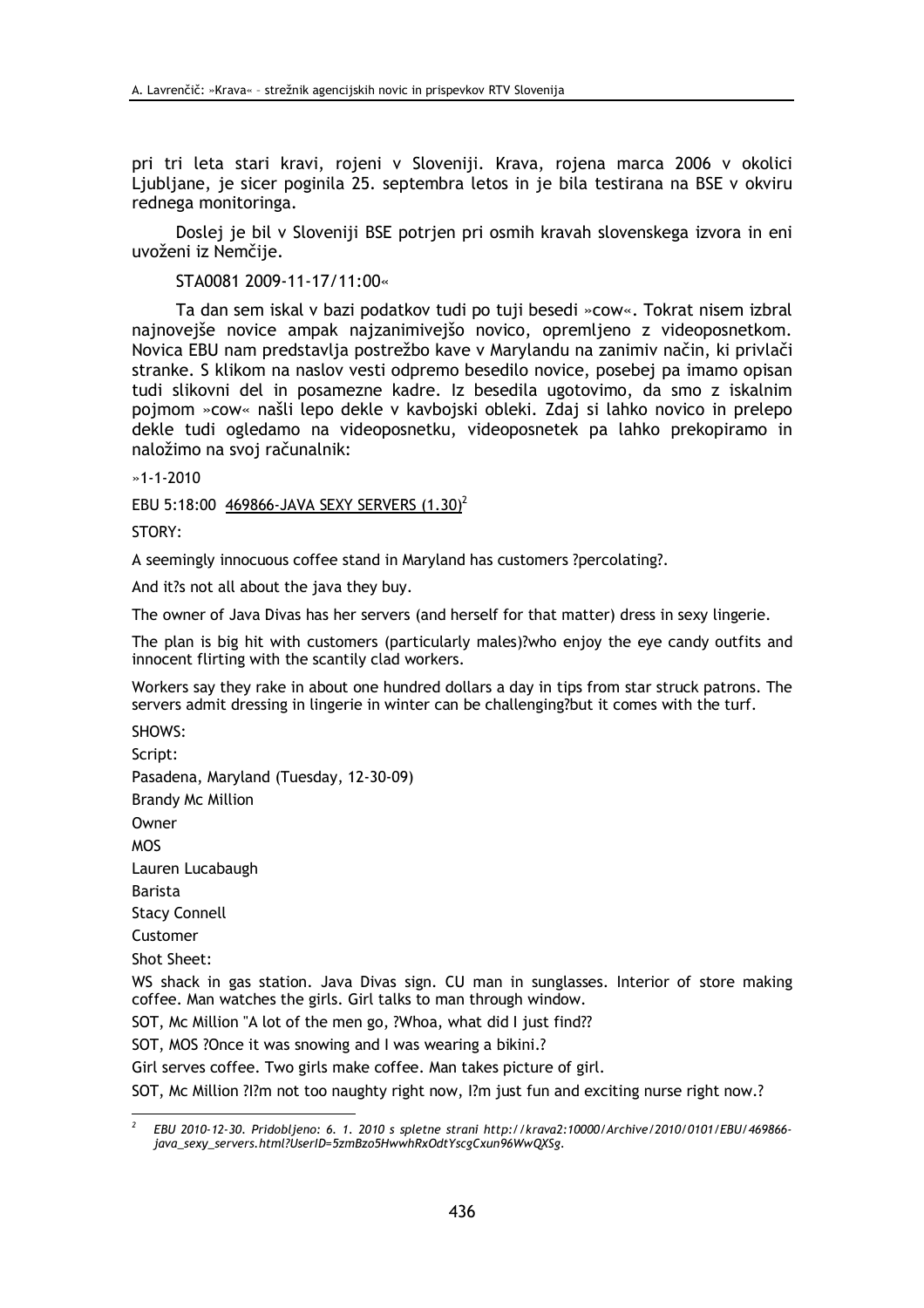Girls making coffee. Old man waves goodbye and blows kisses at girls.

SOT, Lucabaugh "Some of it does go towards outfits because I don?t want to be wearing the same one every time."

SOT, Mc Million ?If I had the money I?d definitely open a Java Dudes.?

Truck pulls up. Woman orders coffee.

SOT, Connell ?It actually inspires me to get the skim version.?

Cow girl barista serves coffee.

EBU 2010-12-30«

#### VKLJUČEVANJE PODATKOV IZ ARHIVA V STREŽNIŠKI SISTEM  $2.$

Iz baze podatkov je treba prenesti v nov strežniški sistem več kot en milijon in pol dokumentov iz sedemnajstih različnih zbirk. Ker ima vsaka zbirka svoje posebnosti, je bilo nujno potrebno vse te posebnosti prilagoditi in poenotiti. Drugi, večii problem pa je bilo novo razvrščanje podatkov. V programskem okolju »Eva« so dokumenti razvrščeni po zaporedju inventarnih številk, »krava« pa zahteva razdelitev po datumu dogodka oziroma oddaje. Zato je bilo treba po avtomatskem prečesavanju datumov rešiti nekaj problemov.

- Prvi problem je bil, kako določiti datum, ko le-ta manjka v polju. Navadno je datum v takšnih primerih zapisan znotraj besedila, lahko pa datum tudi manjka. Datum moramo v takšnem primeru vnesti ročno.
- Pri nenatančnem datumu (npr. april 1994) napišemo datum prvega dne v mesecu: 1. 4. 1994. Iz besedila lahko razberemo, da datum, namenjen razvrstitvi, ni točen datum.
- Pri razdobju (npr. med leti 1972-1984) sistem razvrsti dokument po prvem datumu: 1, 1, 1972. Pri datumih, ki so dvojni (datum dogodka 25, 6, 1991 in 26. 6. 1991), razvrstitev upošteva prvi datum.
- Ločiti je treba tudi datum objave od datuma dogodka, ki se pojavlja v nekaterih zbirkah z neobjavljenim gradivom (OVKA in OKF).
- Rešiti problem datuma, ko ta ni izrecno zapisan, ga pa lahko prepoznamo v besedilu. Primer: volitve 90 - očitno gre za aprilske volitve leta 1990, zato lahko vpišemo datum volitev in ne leto 1990 oziroma 1, 1, 1990.
- Rešiti vse probleme pri t. i. »čudnih datumih«, kot je npr. datumski zapis »po drugi svetovni vojni«. Zapis je logičen, računalniško razumljiv pa postane šele z datumsko kodo 10. 5. 1945.

Popolnoma drugačni problemi so se pojavili pri določanju nosilca. V popisu se pojavljajo napake, ki do računalniške pretvorbe niso bile pomembne, saj gre v večini za t. i. »logične napake«, ki jih človek prepozna oziroma mu ne predstavljajo velikega pomena. Za računalniško logiko pa so te napake pomembne. Primer: manjkajoči MGS oziroma zamenjava MGS z oznako VKA v zbirki MGS. Te napake odpravimo ročno.

Računalnik zamenja poševnice v znake minus in tako loči zaporedne številke nosilcev od številk posameznih prispevkov. Številke nosilcev lahko predstavljajo tehnično, popisno ali arhivsko enoto, številke prispevkov pa popisno ali arhivsko enoto. V starem programu so popisne enote ločene tudi z vsebinskimi šiframi, ki so popis razdelile na več delov. Rešiti je bilo treba problem kaset kot nosilcev vesti in